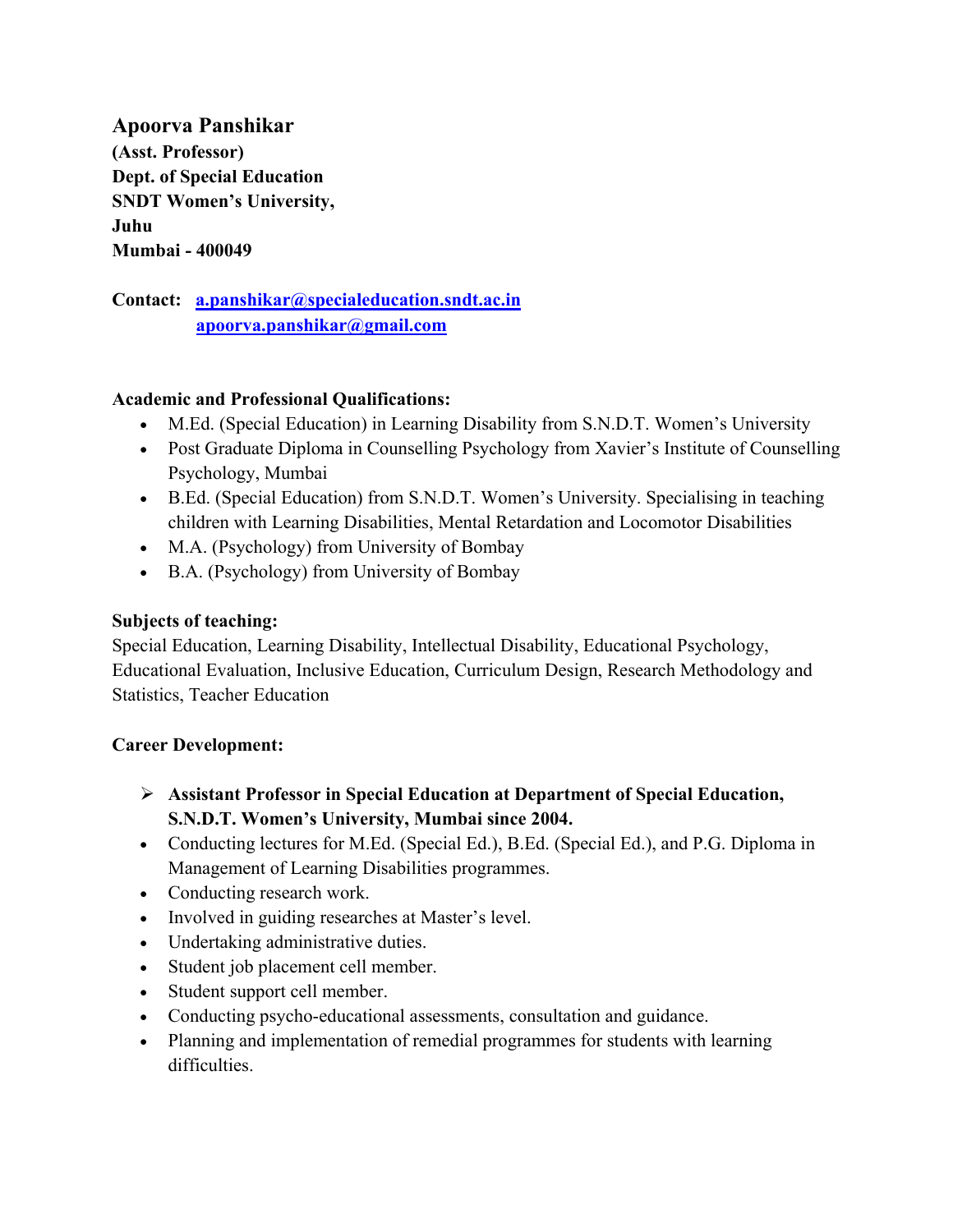- Related work experience includes conducting workshops for parents, conducting training programmes for in-service teachers and preservice teachers, and continuing rehabilitation education programmes
- $\triangleright$  Visiting lecturer in Industrial Psychology and Organisational Behaviour at Prin. K.M.Kundnani college of Pharmacy, Mumbai (1999-2000)
- $\triangleright$  Full –time Lecturer in Psychology at degree college at Sophia College, Mumbai (1995-96)
- Full-time lecturer in leave vacancy at degree college at D. G. Ruparel College , Mumbai (1994-95)

### **Presentations at Conferences, Seminars and Workshops**

- Invited Speaker on "Emerging Literacy Skills" for Parent Empowerment Programme organized by Disha Rehab Center, Mumbai (2018)
- Resource person for Certificate Course in Social Research Methods on "How to Select a Research Topic" organised by Sophia Centre for Women's Studies and Development, Mumbai (2018)
- Resource person for RCI approved CRE programme 'Addressing Barrier in the Environment and Universal Design' on "Creating Physically Stimulating Learning Environment" organised by Department of Special Education, SNDT Women's University, Mumbai (2018)
- Resource person for RCI approved CRE programme 'Addressing Barrier in the Environment and Universal Design' on "Developing UDL based lesson plans" organised by Department of Special Education, SNDT Women's University, Mumbai (2018)
- Resource person for RCI approved CRE programme 'Addressing Barrier in the Environment and Universal Design' on "Physical Access Evaluation" organised by Department of Special Education, SNDT Women's University, Mumbai (2018)
- Resource person for Certificate course in Multiple disability on "Learning Disability" conducted by Muskan foundation for People with Multiple Disabilities, Mumbai (2018)
- Resource person for RCI approved CRE programme 'Social emotional aspects of Learning Disability' on "Developing Social Competence and Self-Esteem" organised by Suvidya center of special education, Mumbai (2018)
- Paper presentation "Value Education in Multi-Religious Colleges" at International Conference on 'Role of Teachers in 21<sup>st</sup> Century: Opportunities and Challenges' organised by Smt. Maniben M.P. Shah college of Arts and Commerce, Mumbai (2018)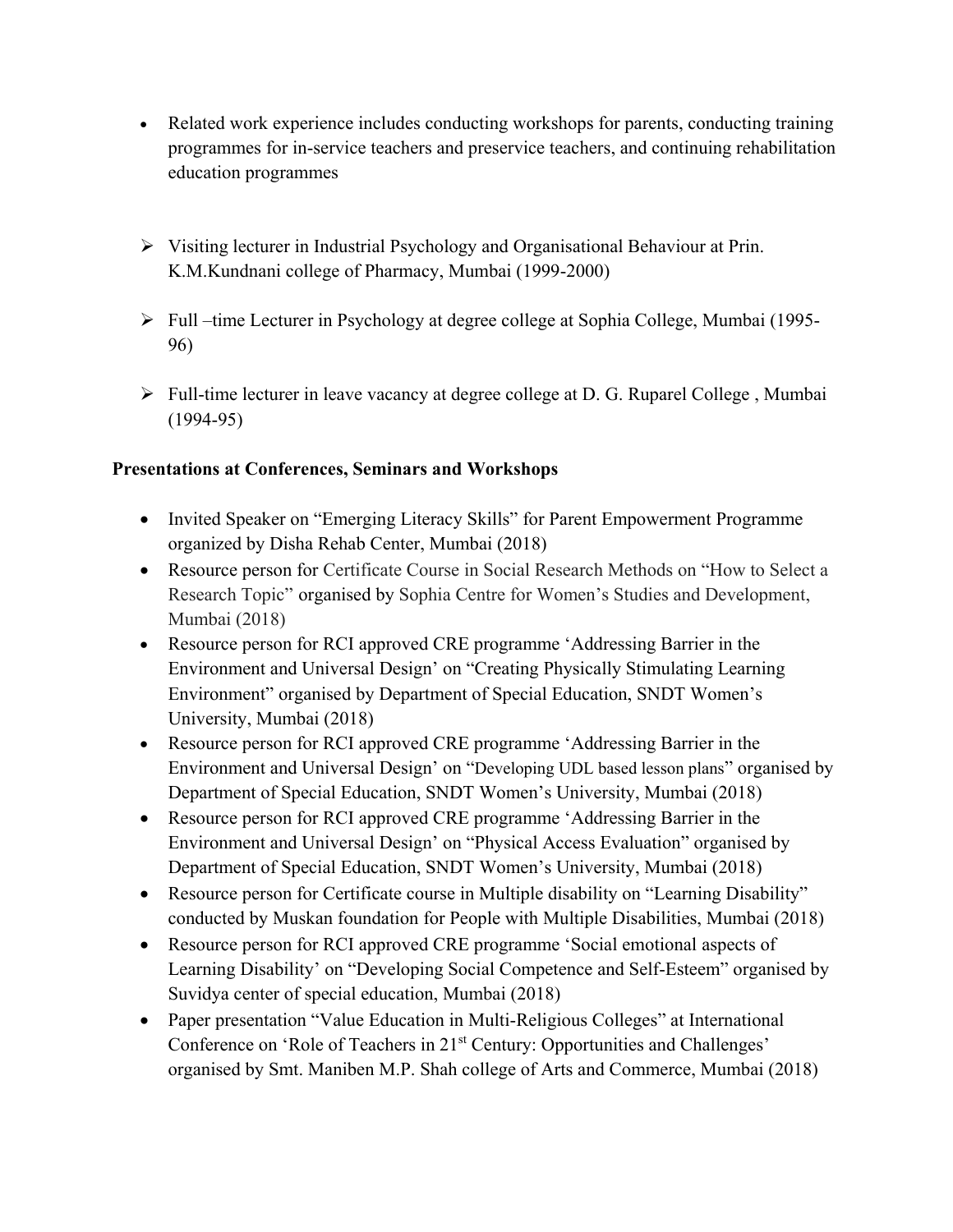- Paper presentation "Developing Language in a Child with Language Impairment" at International Conference on 'Inclusive Education' organised by Tata Institute of Social Sciences and Brotherhood, Mumbai (2018)
- Paper presentation "Differentiation for Inclusion of Diverse Learners" at State level conference 'Inclusive Education' organized by Gokhale Education Society's College of Education, Sangamner (2017)
- Invited speaker for National Conference "New vistas in Active Learning Strategies: Theory, Praxis, Issues and Trends" on Stratagems to Adopt Active Learning organized by Dnyanganga Trust's College of Education, Thane (2017)
- Resource person for RCI approved CRE Programme "Gender and Disability" on "Equality in Education" organised by Dept. of Special Education, SNDT Women's University (2017)
- Resource person for RCI approved CRE programme "Study Skills" on "Mind Mapping" organised by Hashu Advani College of Special Education (2017)
- Presented paper titled "Use of Reflective Thinking to Improve Teaching, Learning and Assessment in Special Education Teacher Education" at NAAC sponsored two-day National Conference on 'Quality Enhancement of Teaching, Learning Processes in Higher Education' organised by IQAC, Nagindas Khandwala College, Malad (2017)
- Presented paper "Cognitive and Psychological processing correlates of Academic Achievement: A literature Review" at SHODH Conference for Doctoral Students on 'Innovative Practices in Science, Technology, Humanities and Management (Contemporary Perspective) organised by Shri Vaishnav Vidyapeeth Vishwavidyalaya, Indore (2017)
- Resource person for RCI approved CRE programme on "Phonetic approach to reading and spelling" organised by Department of Special Education, SNDT Women's University (2016)
- Resource person for RCI approved CRE programme "Inclusive Education for Children with ASD" on 'Differential Instruction' organised by Suvidya College of Special Education (2016)
- Resource person for a 2-day workshop "Overcoming Curriculum Disability: The UDI Key to Success" on 'Developing Instruction for All' organised by by Suvidya College of Special Education (2016)
- Speaker for session "Cognitive Disabilities" in Disability Sensitization Programme at regional level organised by AYJNIHH (2015)
- Resource person for workshop on "Curriculum Transaction for Children with Special Needs" organised by Maharashtra Prathamik Shikshan Parishad and SCERT, Pune (2015)
- Conducted an open lecture on "Come, Let's Play" as part of initiative by AYJNIHH "Inspiring Minds – Parent and Caregiver Transformations" (IMPACT) – 12 (2015)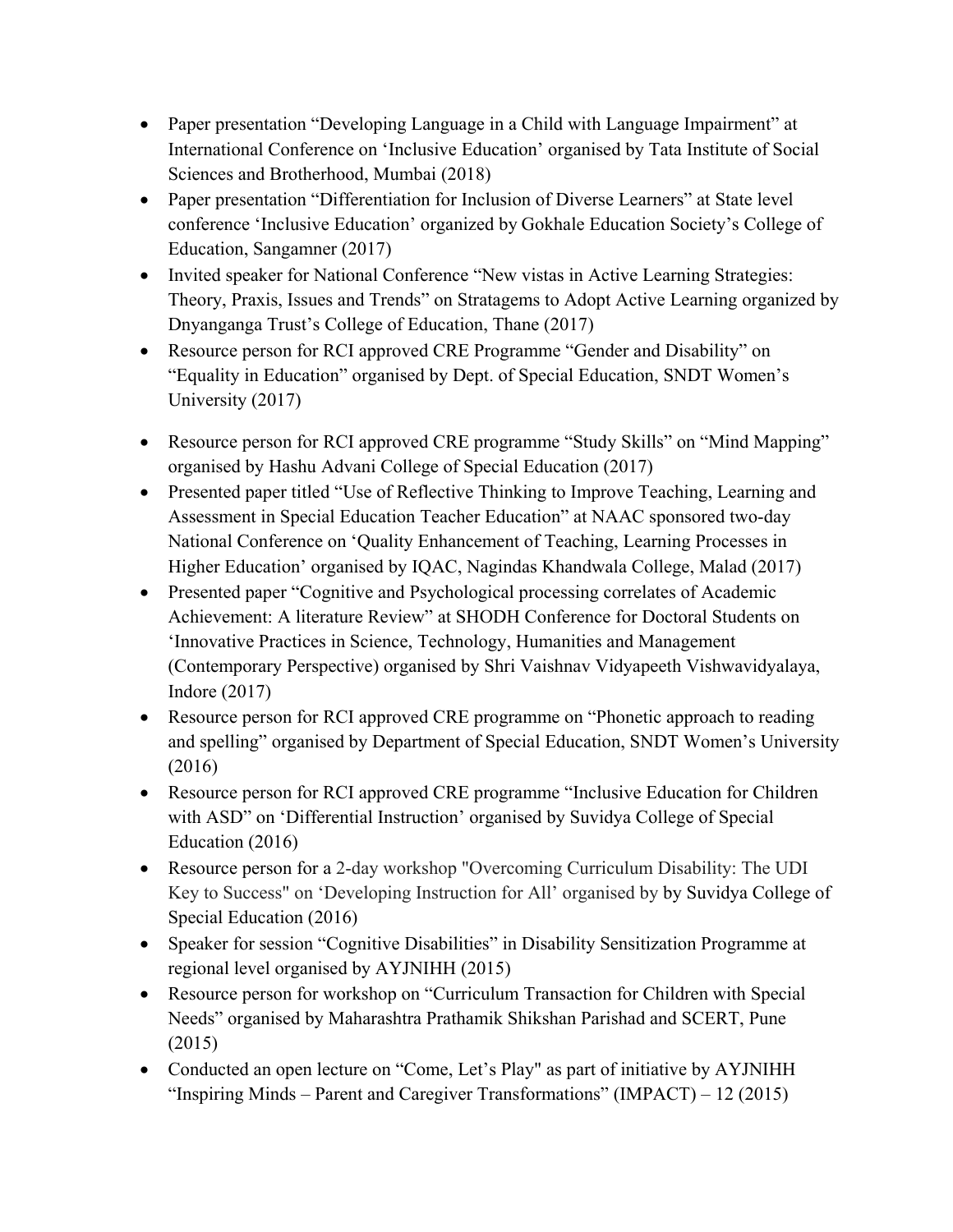- Resource person for workshop on "Development of learning disability centre and preparing Certification and Educational recommendation format" organised by Directorate of Medical Education and Research, Mumbai (2015)
- Conducted a workshop on "Learning Disability" at ETC, Vashi (2015)
- Resource person for RCI approved CRE programme "Research in Disability Rehabilitation" on "Organising and Analysis of Data – Descriptive and Inferential Statistics" organised by Sir Kikabhai Premchand's Mind's College of Special Education, Mumbai (2014)
- Conducted a workshop "Understanding behaviour and what it communicates" organised by NAB (India) and Perkins Voice and Vision India (2014)
- Resource person for state level workshop "Understanding Challenging Behaviour" on 'Understanding Behaviour and What It Communicates' organised by NAB Department of Education in collaboration with Perkins Voice & Vision India (2014)
- Presented a paper "Development of a tool to assess support needs of children with Intellectual Disability" at International Conference on Developmental Disability organised by Department of Psychology, University of Calcutta (2014)
- Presented a paper "Implications of RTE for Children with Special Needs" at a two-day seminar organised by Sir Shapurji Billimoria Foundation, Mumbai (2013)
- Conducted a one –day National Workshop on "Learning Disability" at Department of Psychology, SNDT Women's University, Pune (2012)
- Invited speaker at state level conference 'Empowering Teaching Learning Process' on "Learning Disability in Deaf Children" organised by Hashu Advani College of Special Education, Mumbai (2012)
- Presented research paper "Teacher Education for Inclusive Education" at UGC sponsored National conference "Inclusion: A step Away" organised by Dept. of Special Education, SNDT Women's University (2012)
- Presented paper "Effect of Gender and Disability on life and living" at International seminar "Gendered Politics and Public Domain: Perspectives for India and Quebec" organised by RCWS and UGC Area Studies Centre for Canadian Studies, SNDT Women's University (2012)
- Invited speaker for seminar "Understanding Learning Disabilities" organised as Smt.P.N.Doshi Women's college of Arts (2011)
- Invited speaker on "Specific Learning Disabilities" in UGC sponsored National seminar "Counselling techniques and Learning disability"; organised by M. P. Shah Mahila College, Mumbai (2010)
- Invited speaker for a UGC sponsored seminar on special children, "Education and Rehabilitation of Mentally Retarded Children" (2008)
- Invited speaker at Tata Interactive Systems organised International Seminar on Learning Disabilities, "New beginnings in the field of LD for vernacular medium students" (2008)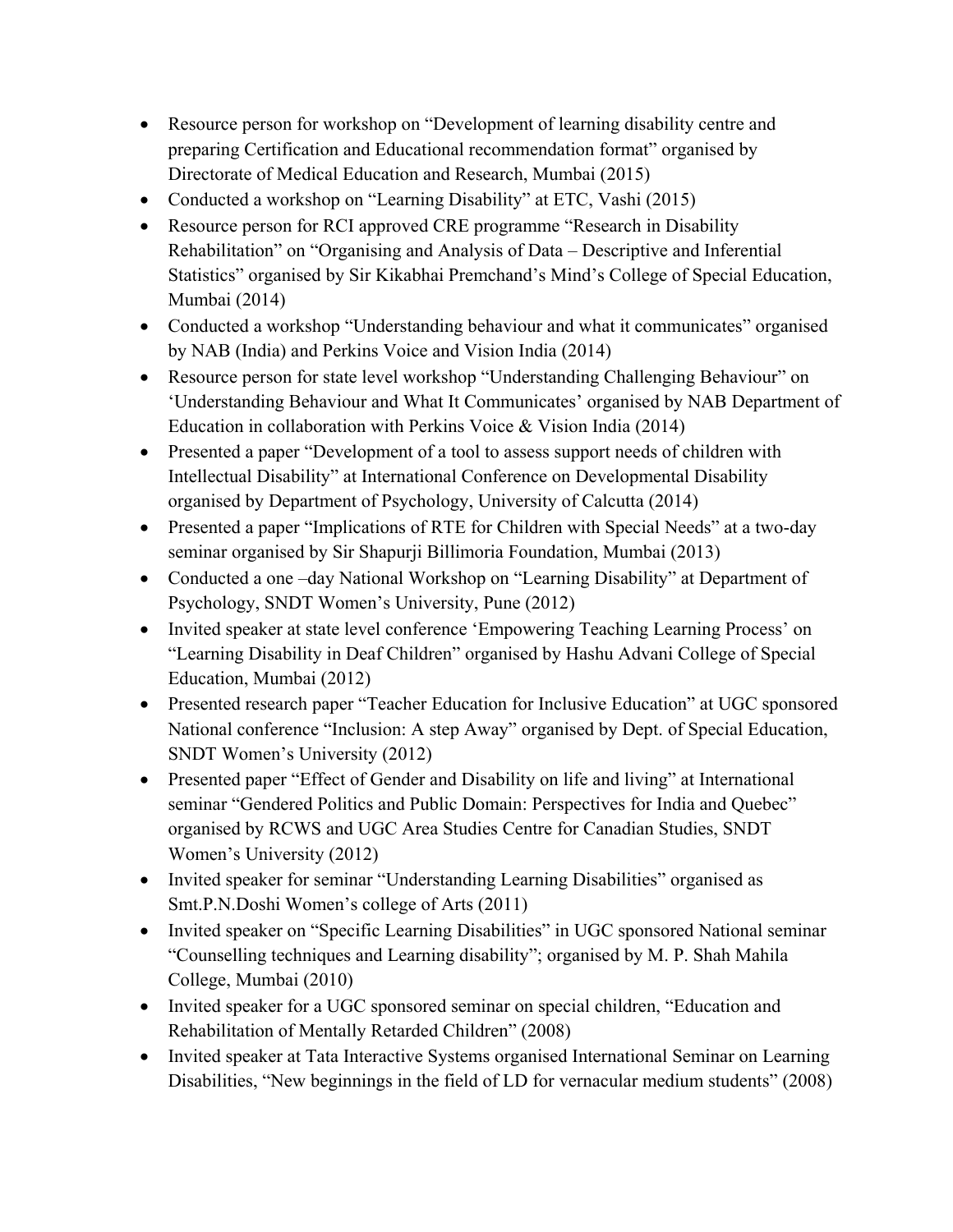- Conducted workshop for teachers of N.M.M.C. on "LD: Classroom Management" organised by Indian Women Scientific Association, Navi Mumbai. (2008)
- Conducted a two-day workshop for teachers on "Remediation of LD" at Prerna Special School, DPS Ahmedabad. (2008)
- Lecture on "Learning Disability" for teachers of Marathi medium schools, organised by Keshav Gore Smarak Trust, Goregaon. (2008)
- Lecture on "Mental Retardation and Learning Disability" for Principals and Educators of Special Schools, organised by Association for Welfare of Persons with Mental Handicap (AWMH) in Maharashtra. (2007)

#### **Participation in conferences, seminars & workshops:**

- Attended workshop "Creating Rich Learning Environment" conducted by Mrs. Suzanne Rodricks organised by Department of Special Education, SNDT Women's University (2018)
- Attended a workshop on "Statistics with hands-on in SPSS" organised by Guru Nanak Khalsa College, Mumbai (2017)
- Attended workshop on "Recent UGC Norms for API under CAS" organised by St. Teresa's college of Education, Mumbai (2017)
- Attended All India Course Co-ordinators meet: West Zone conducted by Rehabilitation Council of India (2017)
- Attended International Seminar on Cognitive Assessment and Enhancement organised by Maniben Nanavati Women's college (2016)
- Attended consultative meet for Early Identification, Prevention and Management of Children with Special Needs with Reference to ICDS services organised by National Institute of Public Co-operation and Child Development, New Delhi (2014)
- Attended a two-day State level UGC sponsored workshop on "Using Multiple Intelligence in Classrooms" organised by Department of Special Education, SNDT Women's University (2014)
- Attended International Conference "READ 2013" organised by Maharashtra Dyslexia Association, Mumbai (2013)
- Attended one day UGC sponsored seminar "ICT integration in Higher Education" organised by Dept. Of Educational Technology, SNDT Women's University, Mumbai (2012)
- Attended International Conference 'Global Commitment towards inclusion of Persons with Disabilities' organised by IARP, New Delhi (2012)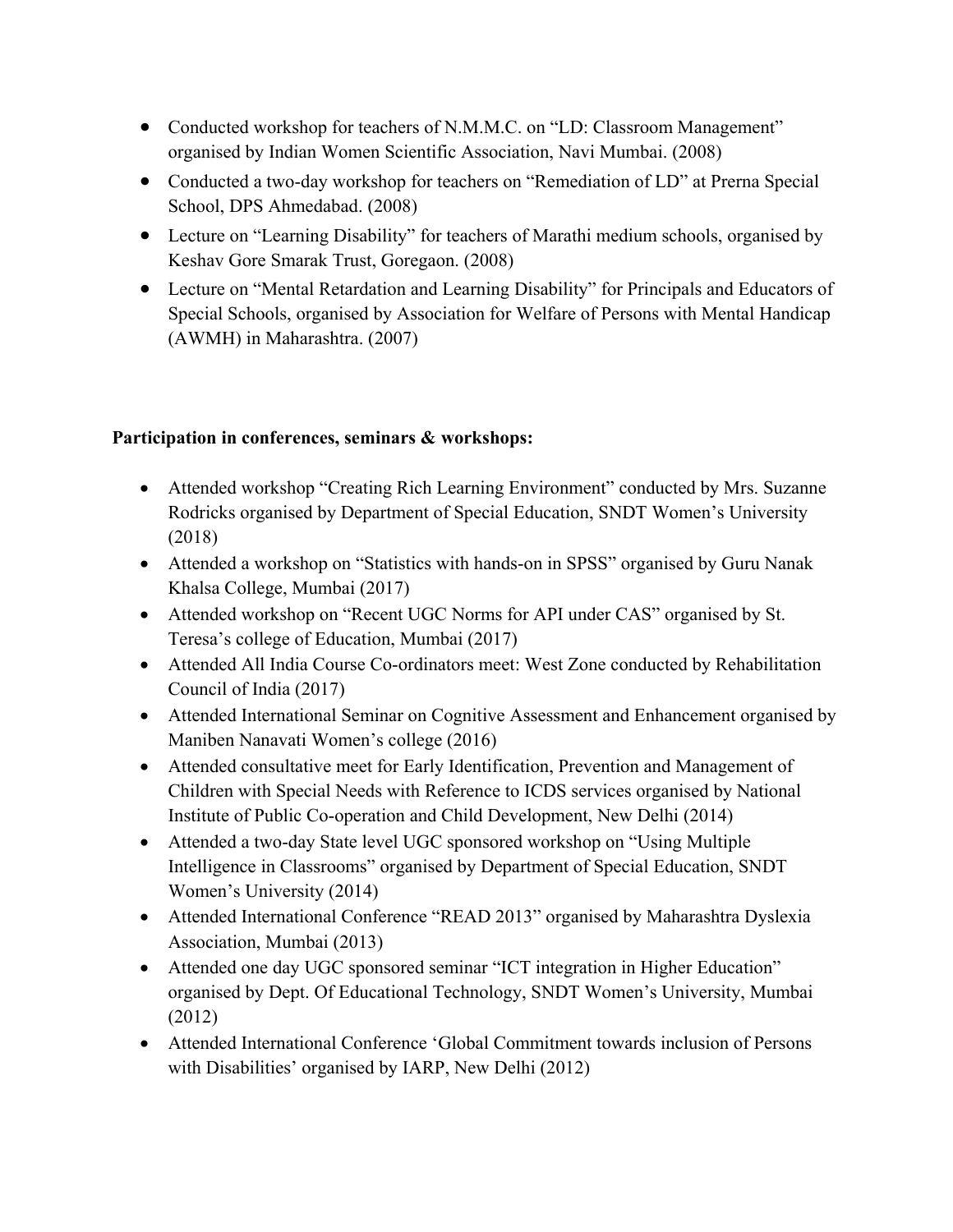- Attended an International Conference, READ 2011, on "Reading Development and practices" organised by MDA, Mumbai. (2011)
- Attended an International workshop, READ 2011, on "Reading Development and practices" organised by MDA, Mumbai. (2011)
- Attended workshop on "Providing Collaborative School-based services for children with multiple disabilities" organised by Centre of Special Education, SNDT Women's University. (2010)
- Attended the "National Childhood Disability Conference 2009" (2009)

# **Publications:**

- Panshikar, A. & Imam, N. (2018). Value Education in Multi-Religious Colleges*, Ajanta: An International Multidisciplinary Quarterly Research Journal*, Vol 7(2), pp.1-7, Ajanta Publication, Aurangabad. ISSN: 2277-5730
- Panshikar, A. (2017). Differentiation for Inclusion of Diverse Learners in *Inclusive Education: Proceedings of State level conference on Inclusive Education* (pp. 132-136). Sangamner. ISBN: 978-81-933310-3-3
- Panshikar, A. & Narvel, S. (2017). Use of Reflective Thinking to Improve Teaching, Learning and Assessment in Special Education Teacher Education In Jose, A., Suchak, V. G. & Bhatia, M. (Eds*.), Quality Enhancement of Teaching and Learning Processes in Higher Education* (pp.1-7). Mumbai, Khandwala Publishing House. ISBN: 978-81- 924836-6-5
- Panshikar, A. (2015). *Linguistic Differences Between Marathi and English*, Sai Om Journal of Arts & Education: A Peer Reviewed International Journal, 1(12)
- Panshikar, A. & Rodrigues, J. (2014). *Development of a Tool to Assess Support Needs of Children with Intellectual Disability,* Indian Journal of Developmental Disabilities, 2(2)
- Panshikar, A. & Imam, N. (2012). *Teacher Education for Inclusive Education*, Conference Proceeding, UGC sponsored National Conference 'Inclusion: A step away', Centre of Special Education, SNDT Women's University
- Mehta, D.H. & Panshikar, A. (2007). *Adhyayan Akshamata Nidan Chachani* , Department of Special Education, SNDT Women's University, Mumbai

# **Research undertaken:**

- Mehta, D.H. &Panshikar, A. (2005-07) Development of Learning Disability Detection Test (Vernacular Languages)for National Association of Adoptive Families
- Lal, R. &Panshikar, A. (2008-10) Teacher Training In Total Communication Approach and its Effect on Development of Language Readiness in Pre-School Children with Communication Deficits in Maharashtra : A UGC major research project .